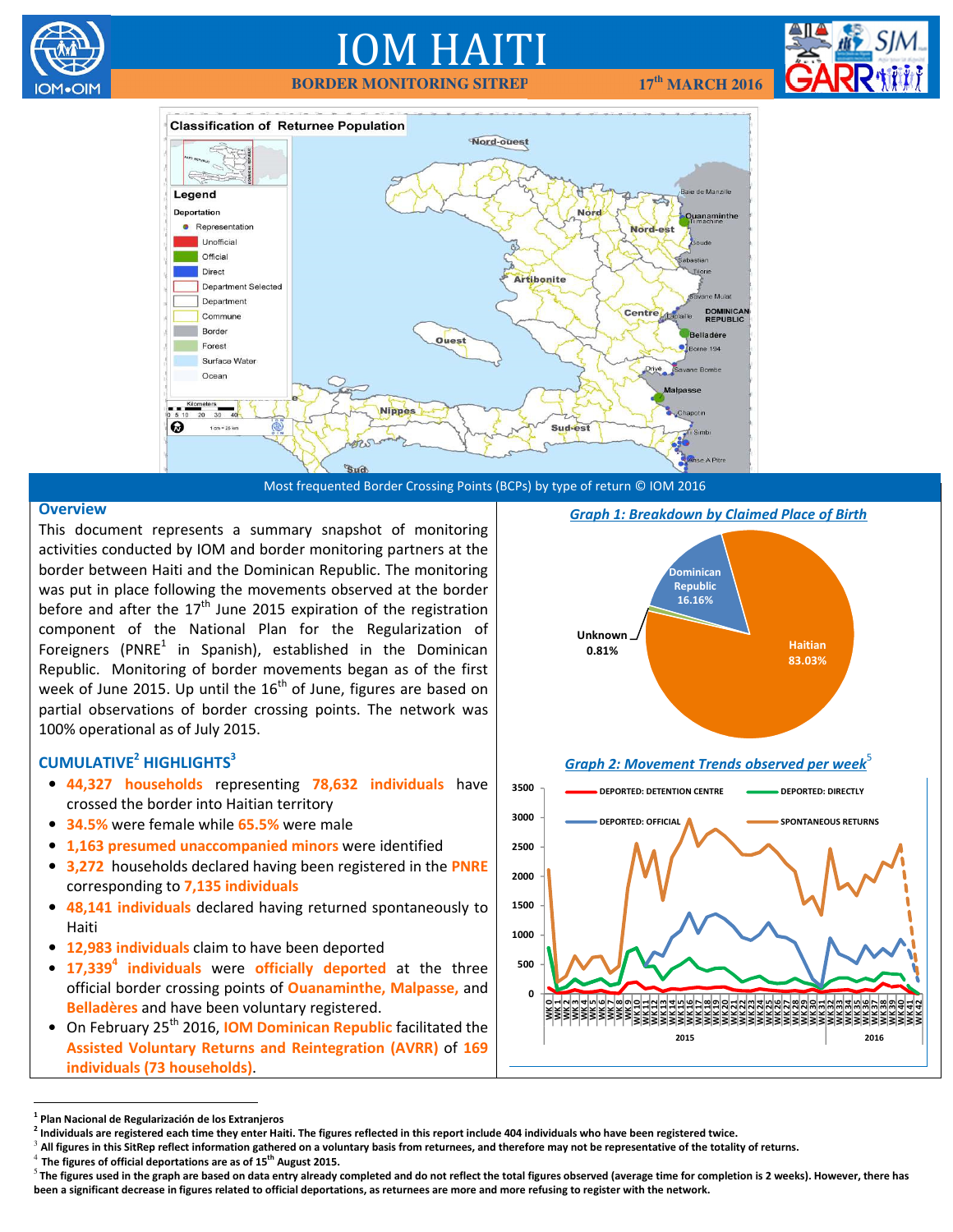

## M HA



## Sex Breakdown

Of the 78,632 individuals monitored by the border monitoring network, 34.5% were female and 65.5% were male.





## Age Breakdown

The majority of the returnee population reported being between the ages of 18-49 years old, with individuals from this age group representing 65.1% of the overall returning population. A reported 30.4% are aged 0-17 years old and 4.5% falls into the category 50 years and above.



## Types of vulnerabilities

Among the persons crossing the border, the network encountered 1,163 cases of presumed unaccompanied minors (UAMs). After referral to the relevant government authorities (IBESR) and their partners (UNICEF), 502 of the potential caseload referred were identified as UAMs and the appropriate actions were taken to assist them:

- 331 were reunited with their parents
- 145 were reunited with other relatives
- 18 are still awaiting family reunification. (please refer to the UNICEF Flash Update on Bi-National situation - 15 December 2015)



## Documentation

30.7% (24,117 individuals) of the returnees interviewed reported having Haitian Documentation, while 2.4% (1,896 individuals) reported having Dominican documentation. A reported 66.9% (52,619 individuals) did not possess any type of documentation.

## Graph 6: Returnee documentation status



The most common ID document returnees claim to possess continues to be the Haitian Birth Certificate, corresponding to 70.8% of the individuals with documentation. The second most common document is the Haitian ID (CIN or NIF) which represents 20.9%.



## **Occupation**

The most common occupation within the DR held by returnees is agriculture (20,113 households), followed by construction (10,328 households) and commerce (4,744 households). Other declared occupations fall within transportation, hotel, maintenance, security, students, among others.



Graph 5: Most common vulnerabilities identified.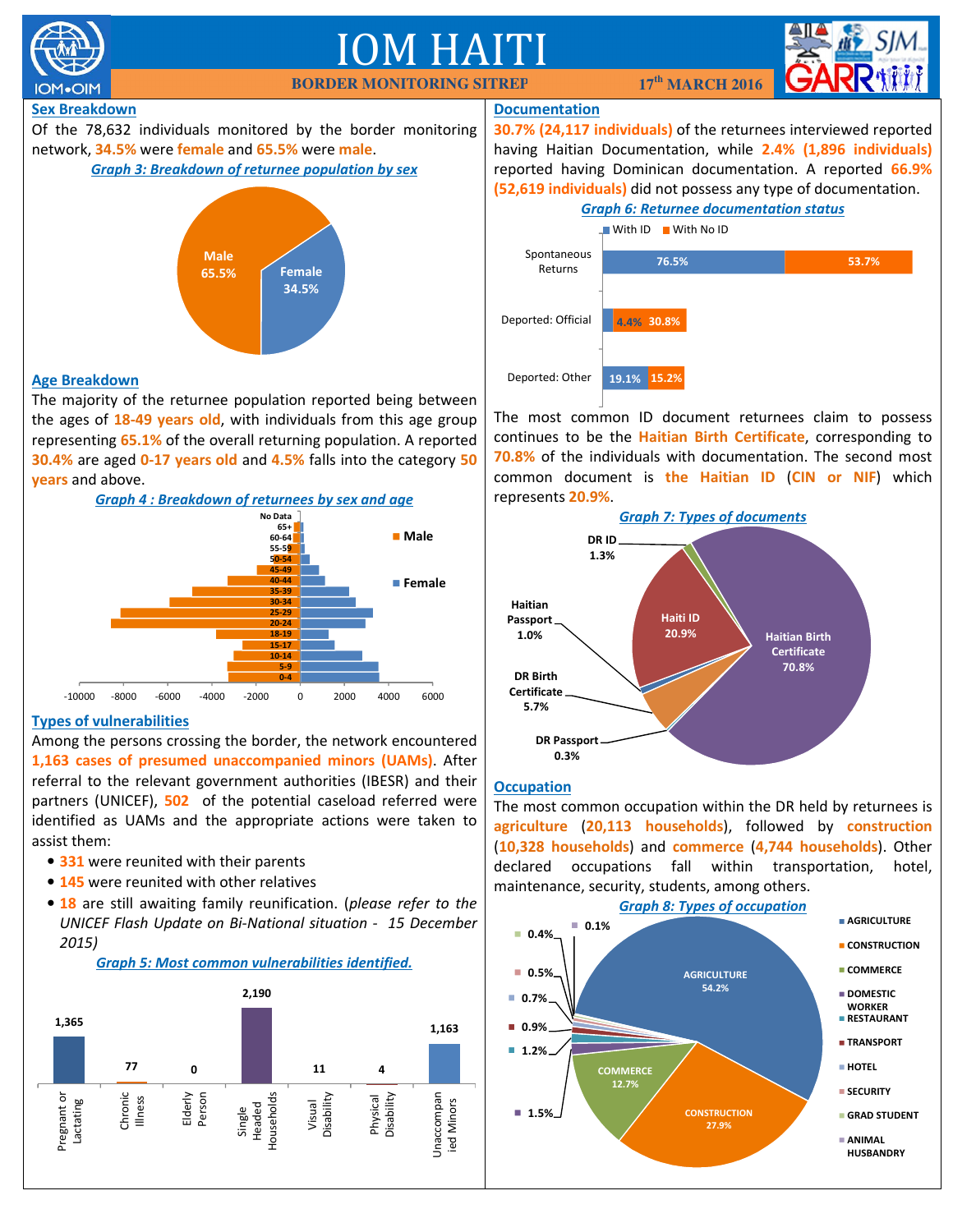

## IM HAITI

## Entry on Haitian Territory

Of all 78,632 individuals interviewed, 48,141 individuals declared having returned spontaneously to Haiti. While 12,983 individuals claimed to have been deported into Haitian territory by various DR authorities (Immigration, CESFRONT, Military etc.), 17,339 individuals have been officially deported by DR Immigration (DGM). 169 individuals were Assisted voluntary Returns (AVR) carried out by IOM (Dominican Republic)



## Destination and Intentions

When questioned regarding their intended destination, the following three communes have been most commonly indicated by returnees:

- Cornillons/Grand Bois as indicated by 4,643 households
- Anse-à-Pitres as indicated by 2,954 households
- Fonds-Verettes as indicated by 2,427 households

## Graph 10: Intended Destination



Irrespective of the type of returns, the trends observed during previous SitReps remain the same. The returnees have, most commonly, provided the following answers:

- Intention to stay with relatives (69.8%).
- Intention to rent a house (12.0%)
- Intention to stay with Friends (6.8%)
- Having nowhere to go (4.7%)
- Intention to go to into a settlement/camp (1.8%)

## Individuals born in the Dominican Republic

Of all returnees, 5,940 households (corresponding to 23,540 individuals) have at least one member who was born in the DR. More specifically, this corresponds to a total of 12,709 individuals born in the DR, 7,704 of which were born before January  $26<sup>th</sup>$ 2010. Subsequently, 1,237 individuals were verified by UNHCR as being born in the DR before January  $26<sup>th</sup>$  2010 and as such will fall within UNHCR's mandate. (please refer to the UNHCR Statistical Update - dated February 25<sup>th</sup> 2016)



 **BORDER MONITORING SITREP 17th MARCH 2016** 

## Family remaining in the Dominican Republic

When asked about remaining family members in the DR, 49,500 individuals (8,108 claimed deportees, 31,136 spontaneous returnees and 10,150 officially deported individuals) have indicated still having family members remaining in the DR.

Further questioning regarding the status of these remaining families has revealed that 75% are Haitians without visa, 13.8% are Haitians with visa and 6.5% are Dominican citizens or have a Resident status.

Graph 12: Status of returnee's family members remaining in the DR



## Registration in the PNRE

Of the 44,327 households interviewed by the network, 3,272 **households** (representing  $-7.4%$  of the returnee population) declared having been registered in the **Dominican PNRE**. Of these 3,272 households, 87.7% returned spontaneously to Haiti, 10.5% claimed to have been deported and 1.9% has been officially deported into Haitian territory.

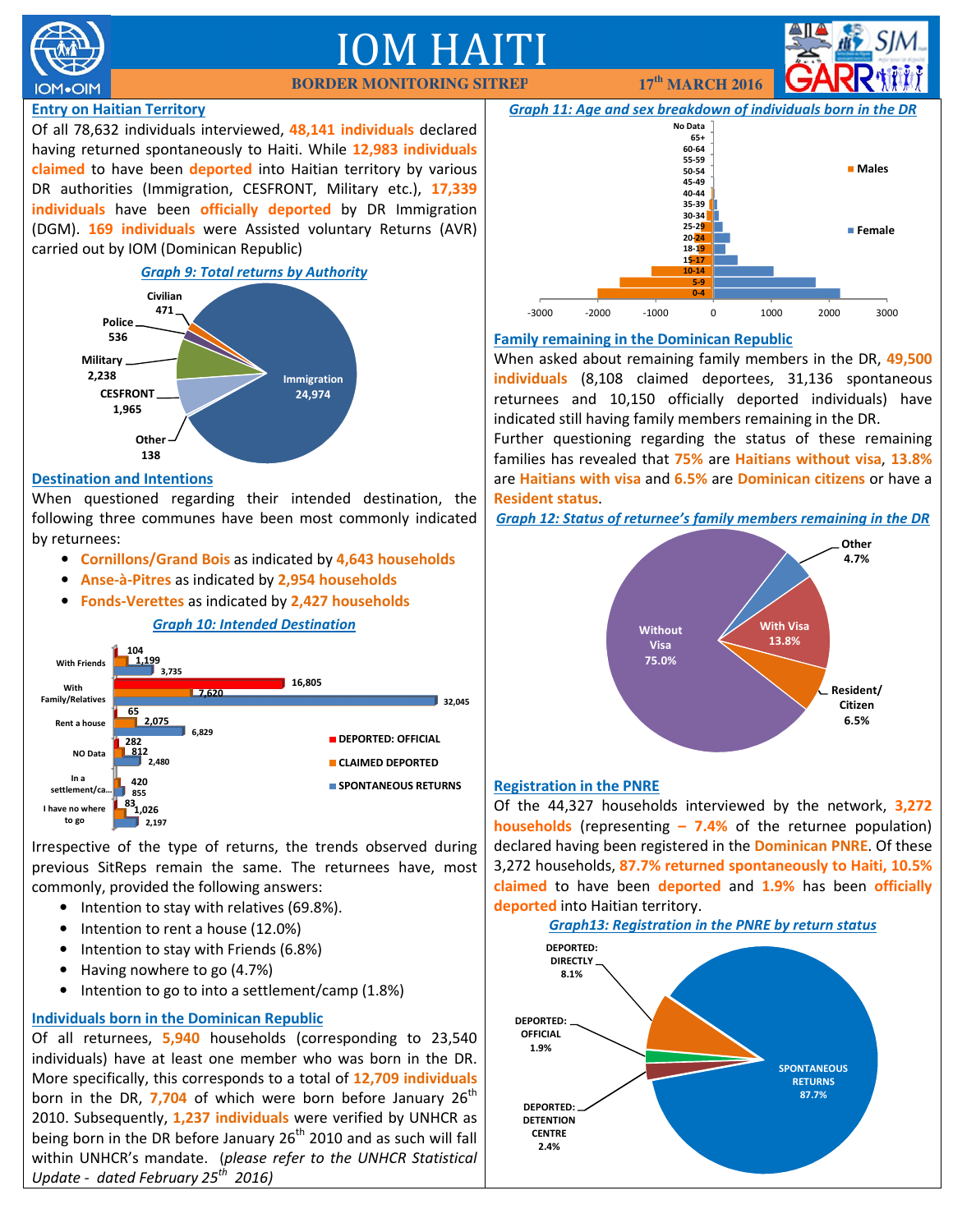

## **IOM HAIT**



## OFFICIAL DEPORTATIONS: PROFILING

A total of 17,339 persons (17,063 households) have been officially deported at the official border crossing points of **Ouanaminthe**, Malpasse and Belladères and have been voluntary registered. Most of these deportations were conducted by **DR immigration** authorities (DGM). The majority of returnees are individuals and not households/families.

## Table 1: Official Deportations per official BCPs

| <b>Official BCPs</b> | <b>Households</b><br><b>Deported</b> | <b>Individuals</b><br><b>Deported</b> |
|----------------------|--------------------------------------|---------------------------------------|
| <b>Belladères</b>    | 3,712                                | 3,742                                 |
| <b>Malpasse</b>      | 5,681                                | 5,710                                 |
| <b>Ouanaminthe</b>   | 7,670                                | 7.887                                 |

## Breakdown by gender and Age

Of all the 17,339 individuals officially deported, 94.0% were male and 6.0% were female.

The majority of the officially deported individuals have reported being between the ages of  $18-49$  years, individuals from this age group representing 91.5% of the deported population. A reported 6.5% are aged between 0-17 years old and a mere 2.0% falls into the 50 year plus category. The average age of officially deported individuals is 26.5 years old.



## Vulnerabilities Assessed among Officially Deported

Among the people officially deported, 731 were presumed unaccompanied minors (UAM). These presumed UAMs were referred to the relevant government authority (IBESR) and their partners for appropriated care and status determination.

#### Graph 16: Most common vulnerabilities assessed among official deported individuals.



## Deportation Procedures

Of all official deportations, 17,124 have reportedly been carried out by the General Directory of Migration (DGM in Spanish), 168 by the **CESFRONT** and 47 by the military.

## Graph 17: Authority carrying out official deportations



When questioned about the location from which they were deported, the respondents have indicated the following:

- 15,119 individuals apprehended in the street
- 1,270 were apprehended in their residence
- 870 were apprehended in their place of employment. Graph 18: Location where officially deported individuals were



## Family remaining in the Dominican Republic

A reported 10,150 of officially deported individuals have indicated still having family members remaining in the DR. They have indicated the following:

- 7,767 have relatives remaining
- 1,026 have children (daughter/son) remaining in DR
- 855 have their spouse (husband/wife) still in DR Graph 19: Returnees family status in the DR